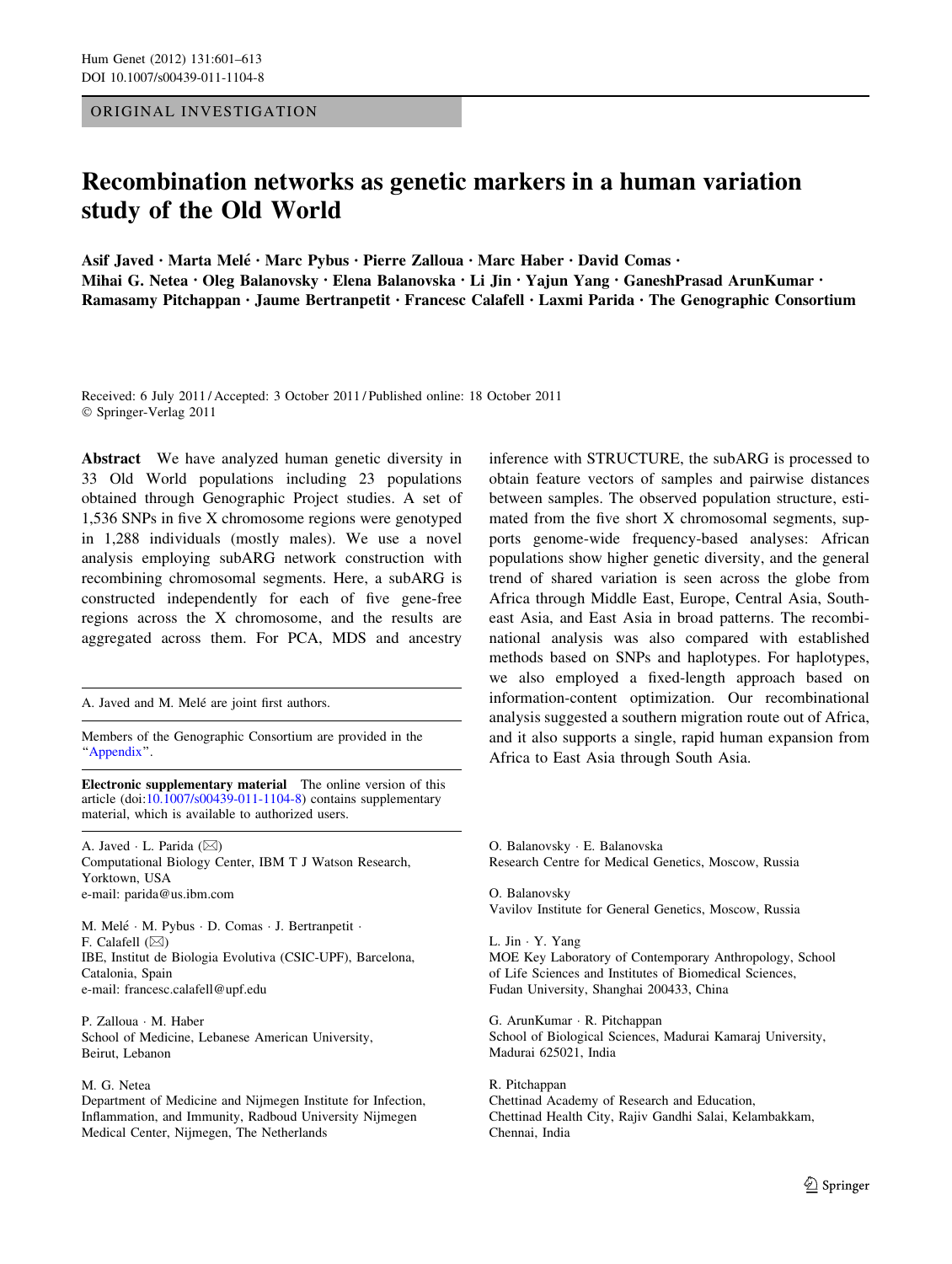#### Introduction

The reconstruction of human population history is an ongoing endeavor that has been made possible, thanks to the availability of a wealth of data on human genetic diversity. Such data are generated in two main forms: complete sequences and allele frequencies of previously ascertained polymorphisms. Contiguous SNPs contain a finer degree of information than that represented by independent markers. The joint history of haplotypes, including recombination events that are part of their shared history, leave footprints in neighboring markers. On average, the recombination rate among contiguous nucleotides is of the same order of magnitude as that of the mutation rate per nucleotide (Kong et al. [2010;](#page-11-0) Durbin et al. [2010\)](#page-11-0). Thus, recombination has likely played a major role in shaping the current haplotype phylogeny.

Methods that can detect recombination events and incorporate them into the reconstruction of haplotype phylogenies are needed. We provided a first step in this direction in our previous paper, in which we used a model-based algorithm (IRiS) to detect recombination events in extant haplotypes (Melé et al.  $2010$ ). The IRiS parameters were previously validated in a third-party simulation environment [cosi; (Schaffner et al. [2005\)](#page-12-0)]. The use of a consensus across multiple parameter sets gave individual recombination events, along with its extant descendants, with high confidence.

We now extend this protocol to additionally extract the donor haplotypes contributing to each individual recombination in an effort to reconstruct the ancestral recombination graph (ARG) from this information. The ARG is necessarily not fully resolved (hence we call it a subARG) because not all genetic events can be reconstructed. In this context, we provided a mathematical description of reconstructability in Parida et al. ([2011\)](#page-12-0) which showed evidence of vanishing reconstructability of the ARG with depth. Therefore, we used only the top few recombinations of high confidence, and only reconstructed the high probability nodes in the ARG. This conservative approach to subARG construction has sufficient fidelity to the true ARG under simulation conditions.

Furthermore, since the ARG is being constructed around recombinations, its resolution relies on the frequency of recombination events in the underlying region. In this regard, traces of older recombinations are continuously being overwritten by newer ones in each successive generation. This is even truer near hotspots where only the most recent events can be defined with any certainty. Conversely, rare recombinations, in cold spots, may bring together ancient haplotypes that reveal the deeper past (Fisher [1954;](#page-11-0) Baird [2006](#page-11-0)).

Haplotypes are the product of a number of evolutionary forces, including mutation, selection, drift and recombination. Their use as the tool of choice in human population genetics was pioneered by Ken Kidd (Tishkoff et al. [1996\)](#page-12-0). Since then, multiple studies have taken advantage of their increased sensitivity to population history (Tishkoff et al. [1998;](#page-12-0) Mateu et al. [2001](#page-11-0), [2002](#page-11-0); Conrad et al. [2006\)](#page-11-0), which was specifically compared to that of SNPs (Jakobsson et al. [2008](#page-11-0)). In that study, it was found that at the high density considered, unphased SNPs provided considerable population structure information, although haplotype data can contribute an additional informative component for population structure analysis.

Commercial genomewide SNP chips are comprised of mainly tagSNPs. Each tagSNP represents its neighboring correlated markers by proxy, and the correlation between genotyped markers is low. IRiS detects recombination events by exploiting SNP patterns that define a haplotype. Thus, the detection of these events improves with higher correlation among neighboring markers (Melé et al. [2010](#page-12-0)). This fact limits the applicability of off-the-shelf genomewide assays to detect specific recombination events.

To achieve dense physical coverage, we used a customized assay consisting of 1,536 SNPs focusing on five short regions on the X chromosome; all together the regions comprise about 2 Mb of sequence. The markers were chosen to achieve high SNP density, independent of the underlying linkage disequilibrium structure, for an unbiased assessment of recombinations. The choice of the X chromosome has multiple benefits. First, in an ideal population containing equal number of males and females, the number of X chromosomes is 3/4 that of any autosome. Thus, the effective population size of X chromosome is lower, which, in turn, means that genetic drift has a higher impact on it (Hammer et al. [2010\)](#page-11-0). Second, the genomic regions being analyzed in this study recombine only in females since they lie outside the pseudoautosomal region. The frequency of recombination events in the phylogeny of these regions is about a third less per generation than an autosomal counterpart with comparable recombination rate. Fewer recent events allow traces of older recombination to survive longer in the haplotypes, thus allowing a deeper look into the past. Third, males carry only one X chromosome. The haplotype of each male chromosome can therefore be directly determined from the genotype. Although our detection of recombinations has been shown to work well in high-quality phased autosomal data (Melé et al. [2010](#page-12-0)), by preferentially choosing male samples one potential source of error is removed.

In this study, 23 worldwide human populations were sampled by members of the Genographic Consortium and DNAs provided for this study (Fig. [1\)](#page-2-0). Samples from an additional ten populations from the HapMap project [\(http://hapmap.ncbi.nlm.nih.gov\)](http://hapmap.ncbi.nlm.nih.gov) were also analyzed. In total, 1,318 chromosomes from 33 populations contributed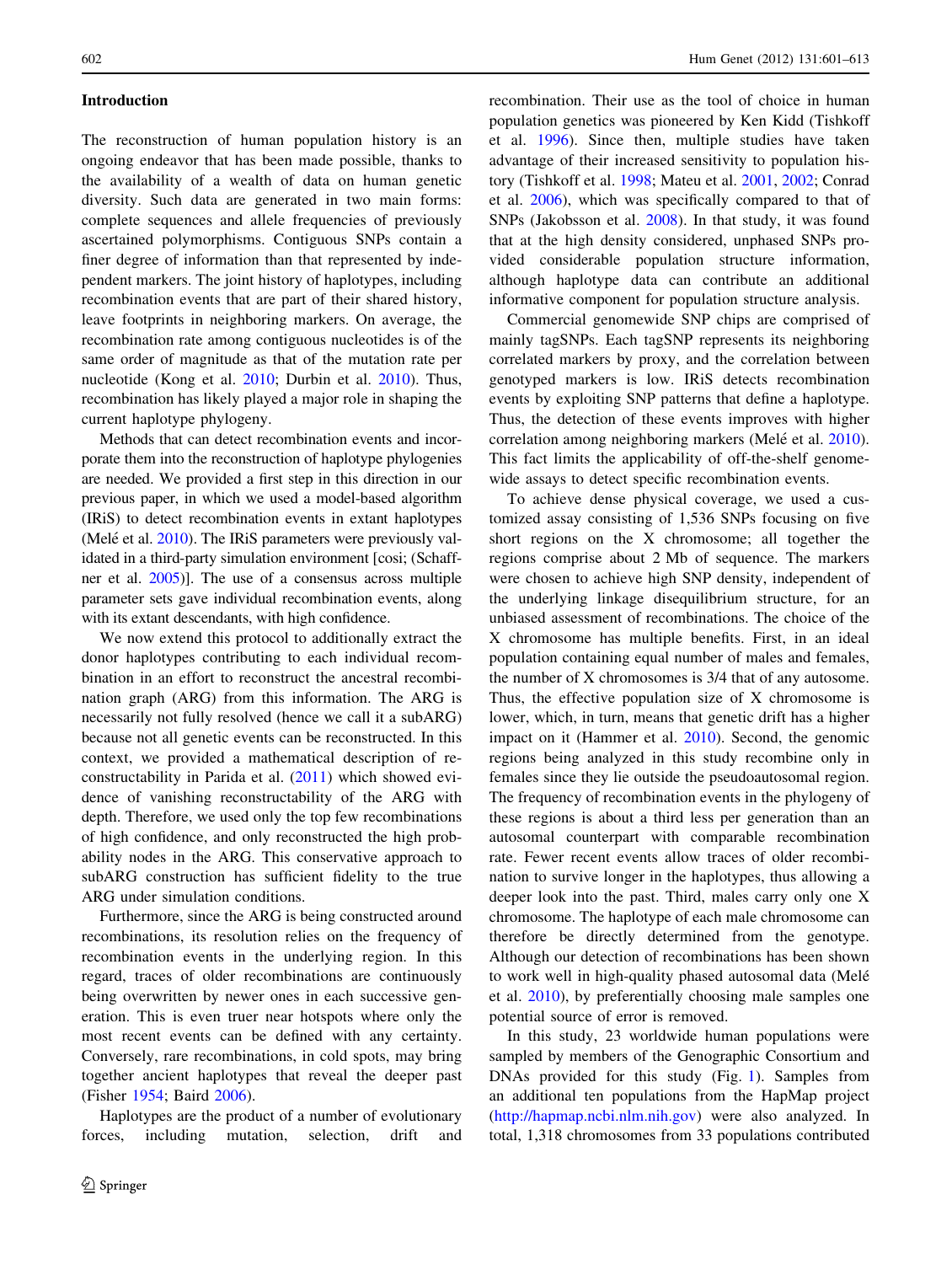<span id="page-2-0"></span>Fig. 1 Geographic distribution of the sampled populations in the Old World



to our study. With these samples, we show the advantages of analyzing in parallel the subARG, SNPs, and haplotypes, and add an additional dimension (recombination) to the usual approaches in human population genetics.

### Subjects and methods

#### DNA samples and data preparation

DNA samples were collected based on geographic distribution from the Old World (Fig. 1, Supplemental Tables 1 and 2). Samples from 23 populations obtained by members of the Genographic Consortium were provided for recombination-based analysis. Ample information was available first-hand for the cultural, linguistic, and historical aspects that could help in interpret the results. Mitochondrial DNA sequences and haplotype and haplogroups in the Y chromosome have been studied for most of the samples. Informed consent was obtained from all study subjects, under approval from ethics committees at all institutions where investigators collecting samples work. Samples from an additional six populations included in HapMap phase 3 were obtained from the Coriell Cell Repository. In total, 1,288 samples were genotyped for 1,536 markers. The data for four HapMap phase 2 populations (release 21) were downloaded from the project website [\(http://hapmap.ncbi.](http://hapmap.ncbi.nlm.nih.gov) [nlm.nih.gov](http://hapmap.ncbi.nlm.nih.gov)) and added to our analysis.

To reduce the impact of phasing errors, the study focused on the X chromosome, and male samples were preferred over those of females. Five regions were identified on the X chromosome with high SNP density that were at least 50 Kb away from known genes, copy number variations and segmental duplications (Supplemental Table 3). SNPs were selected based on HapMap phase 2 release 24, and genotyping was performed using the Illumina GoldenGate custom Oligos array for 1,536 SNPs. The average and median distance between SNPs were 1,623 and 804 bp, respectively.

After genotyping, SNPs with more than 15% of missing data, as well as those having a cluster of heterozygous positions in male samples (80 SNPs), were removed. Samples with more than 10% missing markers (123 samples), or male samples with more than 3 heterozygous positions, were also removed (14 samples). The remaining heterozygous markers in male samples were recoded as missing and imputed. Markers that were monomorphic across all populations were also removed (201 SNPs). The final data set resulted in 1,255 SNPs being genotyped in 1,318 samples (from 1,269 males and 49 females) belonging to 33 worldwide populations (Supplemental Table 1). None of the 22 internal replicas showed inconsistencies. Missing values were imputed using fastPHASE (Scheet and Stephens [2006](#page-12-0)) and the female samples were phased using PHASE 2.1 (Stephens and Scheet [2005](#page-12-0)), using the direct data of haplotypes given by males.

#### Identifying recombinations

Melé et al.  $(2010)$  $(2010)$  developed a method to identify the breakpoint position and the extant descendants of the recombinant carrying the breakpoint junction. A consensus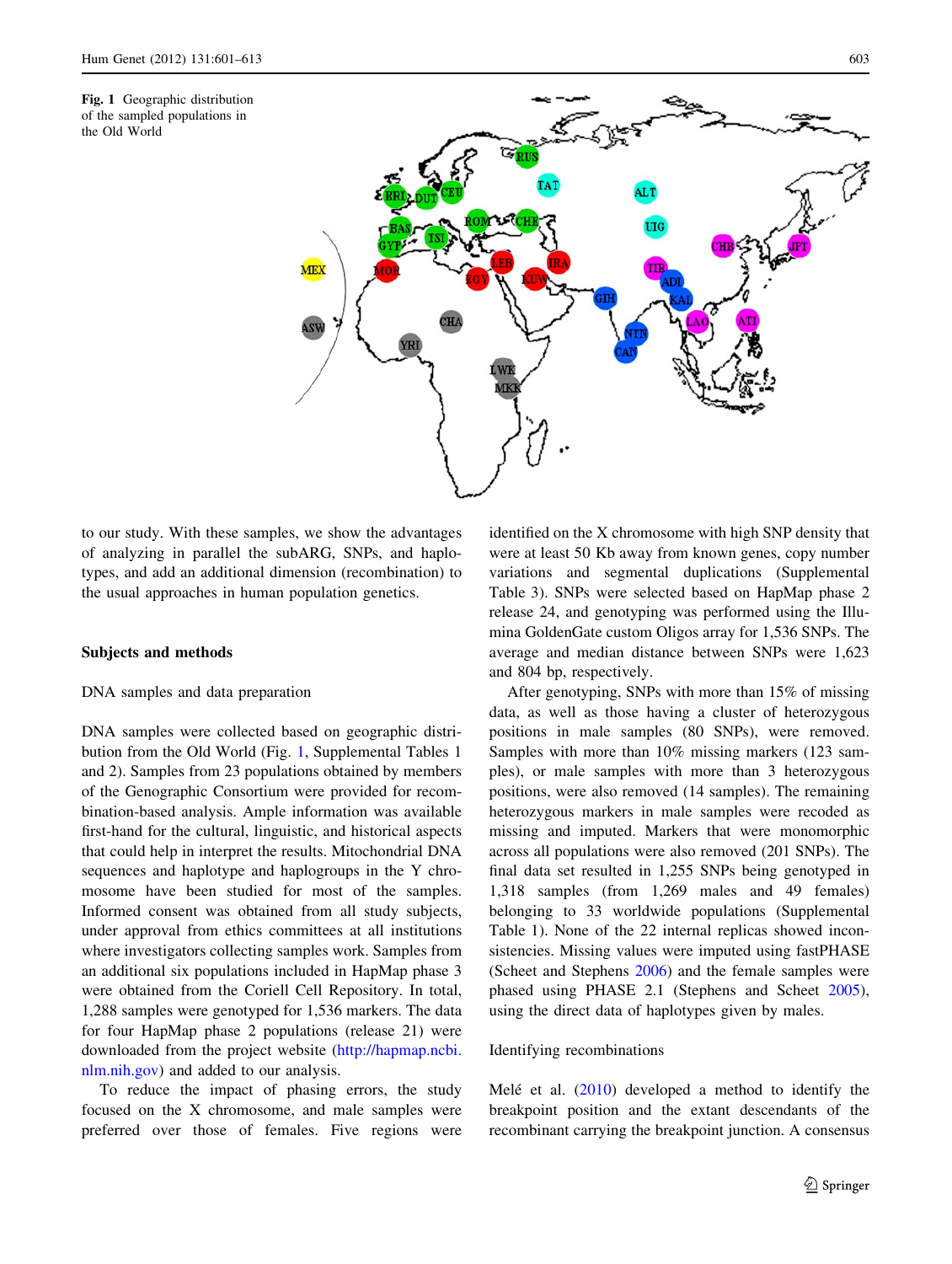among sliding windows of varying sizes is used to accentuate high confidence recombinations. The method was validated by coalescent simulations under realistic demographic parameters using cosi (Schaffner et al. [2005\)](#page-12-0).

In the current manuscript, we extend this methodology by exploiting the haplotypic pattern at the junction. Neighboring patterns, at each of the two sides of the inferred breakpoint, carry the donor haplotypes contributing to the recombination. Agreement across multiple runs identifies the current sequences which are the descendants of these donors. Thus, every recombination defines a trichotomy of contributing extant sequences: the direct descendants of the recombinant which carry both donor haplotypes, and the two sets of sequences that share ancestry on only one side (either upstream or downstream) of the breakpoint. The events creating donor haplotypes are ancestral to the recombination event itself; their descendants may not be the progeny of the immediate parent of the recombination (Fig. 2).

### Constructing the subARG

Each detected recombination event, in combination with the donor haplotypes, defines a local network with three to five nodes in a subset of the samples carrying the neighboring segments around the breakpoint location. If  $r$  is the total number of recombinations detected, then, in the second step, we reconcile these  $r$  networks to produce a single consensus network, under a parsimony model, i.e., the

number of newly generated nodes is minimized. The integrity of the network is maintained by appropriately assigning segments to the new nodes such that a sample belongs to exactly one leaf node. Note that the problem of node minimization has a unique solution, but that the number of nodes could be very large, and very distant segments could be joined, which is genetically implausible. Hence, we parameterize the ARG with a positive integer  $d$ , which controls the extent of refinement (or size) of the network. We call this a subARG, whose size is a function of d.

An implementation of the recombination detection and subARG construction algorithms has been released in the public domain ([https://researcher.ibm.com/researcher/](https://researcher.ibm.com/researcher/view_project.php?id=2303) [view\\_project.php?id=2303\)](https://researcher.ibm.com/researcher/view_project.php?id=2303) in the software package IRiS (Javed et al. [2011\)](#page-11-0), which in addition to the executables also contains a detailed user manual describing the file formats.

#### Validation in coalescent simulations

The subARG is validated by coalescent simulations using the software cosi (Schaffner et al. [2005\)](#page-12-0). A hundred independent coalescent ARGs are created based on randomly generated recombination profiles representing LD patterns at different genomic regions of length 200 kbp, using best fit model parameters as estimated in Schaffner et al. ([2005\)](#page-12-0). Only those with 5,000 nodes or less are retained for the use in validation. The simulation allows for the complete genealogy of each extant sequence, along

Fig. 2 A diagram illustrating a simple example of subARG construction. a Depicts the haplotypes at current samples. Two neighboring recombinations  $r_1$  and  $r_2$ , are detected. Let  $d_{11}$  and  $d_{12}$  carry the detected left and right donor haplotypes of  $r_1$ , respectively. Similarly  $d_{21}$  and  $d_{22}$  carry the detected left and right donor haplotypes of  $r_2$ , respectively. Note that these nodes may not be an immediate parent of a recombinant (see "[Subjects and](#page-2-0) [methods'](#page-2-0)'). The local topologies inferred from the recombinations are depicted in (b) and combined to construct a subARG in (c). The true ARG is shown in (d) to highlight the fidelity of the subARG

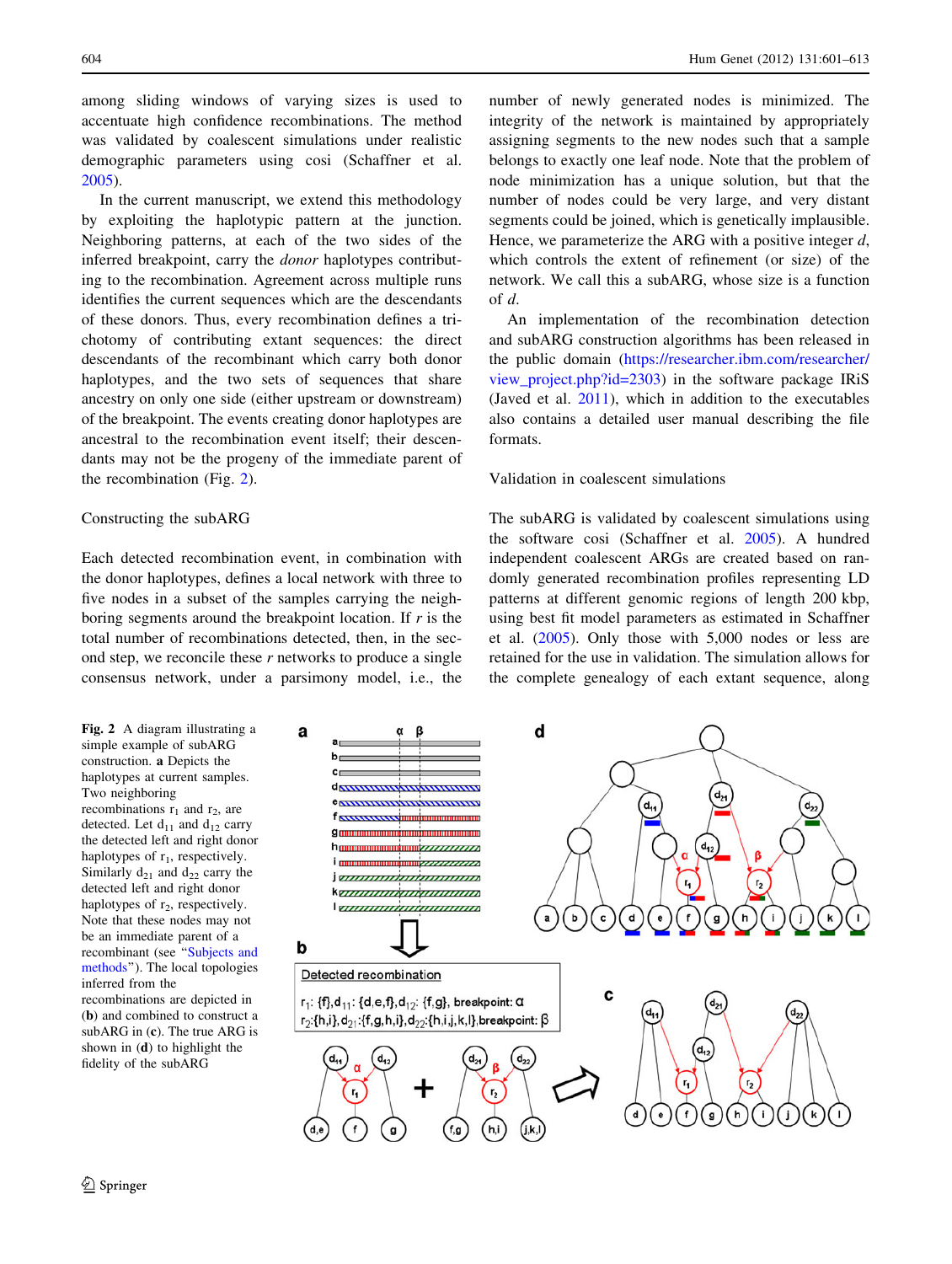with genomic segments borne by each node in the ARG, to be known.

To validate the topology of a reconstructed subARG, we compute its fidelity to its corresponding cosi ARG. We compare both the nodes and the edges of the subARG to that of the corresponding cosi ARG. To measure the equivalence of the nodes, we compare the descendant sets using the Jaccard index  $(J)$ , which is a single value that combines precision as well as recall. We create an appropriate threshold for J based on its (estimated) null distribution to detect the false positive nodes in the subARG. The coverage of the subARG is defined as the ratio of the number of true positive nodes to the total number of nodes in the cosi ARG.

It should be noted here that multiple nodes in a neighboring topology could yield nearly identical sets of descendants, rendering them indistinguishable from a reconstructability perspective. To resolve this multiplicity, as well as to validate the connectivities, each edge  $v_i v_i$  in the subARG is checked for the existence of a path in the mapped nodes of  $v_i$  and  $v_j$  in the cosi ARG restricted to the segment borne by  $v_i$ . If such a path does not exist, then edge  $v_i v_i$  is a false positive; otherwise it is a true positive. The connectivity measure is the ratio of true positive edges to the total number of edges in the subARG. On average, 88% of subARG edges map to a path in the corresponding cosi ARG.

Actually, in a tree, the descendants of a node  $\nu$  are rather straightforward to compute: chromosome sample  $u$  is a descendant of node  $v$  if there exists a path from  $v$  to  $u$ , in the genealogical tree. However, in an ARG, a path is valid only if all of the edges in the path belong to at least one marginal tree in the ARG. In the evaluation process, we maintain the integrity of the paths by tracking only the segments carried by the subARG nodes as we traverse edges of the true ARG. To quantify the coverage of the cosi ARG, the focus is placed only on the internal nodes. Figure [3](#page-5-0)b shows the coverage achieved among non-leaf nodes in each simulation.

To summarize, we validate the subARG topology along three mutually independent directions. These include: (a) the precision and recall of every true positive node in the subARG; (b) the node coverage of the cosi ARG defined as the ratio of the number of true positive nodes of the subARG to the total number of nodes in the cosi ARG; and (c) the connectivity ratio of the subARG with respect to the cosi ARG. In isolation, each of the three measures could be substantially improved at the cost of the other two through trivial changes to the reconstructed subARG. However, the three measures together approximate fairly the fidelity of the subARG to the true ARG.

Estimating the age of the subARG nodes

The age of an allele correlates with its frequency in extant samples (Watterson and Guess [1977](#page-12-0)). In the subARG, an estimate of the age of a node can be used to compute the distance between two chromosomes as the age of their last common ancestor (LCA) node in the subARG. We applied the expected age of the node (in units of Ne generations) based on the estimate in Kimura and Ohta ([1969\)](#page-11-0):

$$
E(\text{age}) = \frac{-2p}{1-p}\ln(p)
$$

where  $p$  is the relative frequency of the extant descendants of a node. The performance of the estimate is evaluated via coalescent simulations where the true age of each node is known. The difference between the true age and the estimated age was computed for each node during topology validation and is depicted in Fig. [3c](#page-5-0), d.

The genetic distance between a pair of individuals can be defined in terms of the depth of their LCA. However, in an ARG, due to recombinations, the neighboring segment may not be co-inherited from the same ancestor; hence, there exist multiple possible LCAs. Furthermore, to ensure that the LCA carries common ancestral material of the two nodes, the LCA and the two nodes must all lie on at least one of the marginal trees of the recombining segment. Therefore, we average the age of all the LCAs across all the non-recombining segments. Since the subARG is not completely resolved, depending on the extant samples and the confidence in the reconstructed recombinations, the relationship between every pair of samples may not be defined at each segment; such segments do not contribute to the average.

#### A new haplotype definition

Defining haplotype length in population genetic studies is not straightforward. Longer haplotypes retain larger diversity and provide higher differentiation among samples, to the extreme case in which each individual is different. The other extreme is a purely uncorrelated SNPbased analysis where the information about neighboring markers is omitted. We define a measure of informativity for haplotypes that incorporates both the number of different haplotypes and their average frequencies:

$$
I_L = \frac{1}{\text{ncol}} \sum_{i=1}^{\text{ncol}} h_i \sum_{i=1}^{\text{ncol}} \frac{N}{h_i}
$$

where ncol is the number of columns obtained when dividing each sequence into windows of  $L$  SNPs,  $h_i$  is the number of different haplotypes found in each column  $i$ , and  $N$  is the number of sequences. Informativity was calculated for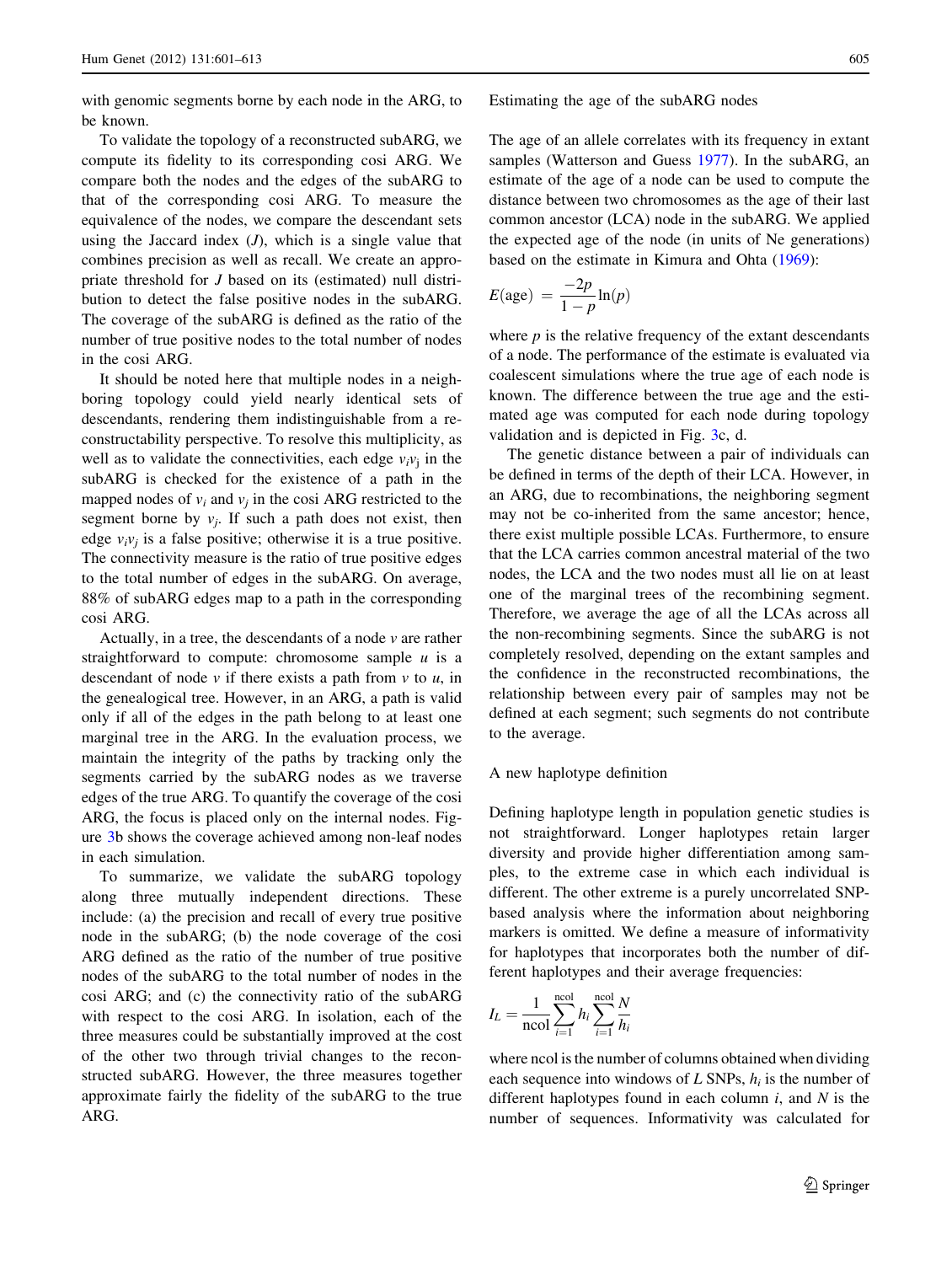<span id="page-5-0"></span>Fig. 3 Each data point in subplot a represents the precision and recall among descendant sets across all the subARG nodes in a coalescent simulation. Each data point in the scatter plot b represents the percentage of internal true ARG nodes recovered in the subARG. c, d represent the performance of the age estimate. One hundred coalescent simulations were conducted using cosi and ARGs of 5,000 nodes or less were retained. The true age of a subARG node is the age of the node to which it maps in the true ARG. c the plot of the true age versus the estimate. Each point in the scatter plot represents a node in the simulations. The line represents perfect prediction. d Plots the histogram of prediction error. It is defined as the difference between true node age and the estimate



lengths 5, 10, 20, 30, 40, 60, 80, 100, and 120 SNPs. For each length L, five different informativity values were calculated by changing the starting position of the first window from position 1 and increasing it in L/5 steps; all five values were subsequently averaged. The highest average informativity value laid between lengths 30 and 40 SNPs and, thus, we performed the same calculation for lengths 30, 32, 34, 36, 38 and 40 taking as starting positions all even positions (Supplemental Figure 3). The haplotype length having the highest average informativity was 38 SNPs, and this was the length used in all subsequent analyses.

#### Genetic diversity analysis

We applied dimensionality reduction methods and a Bayesian population structure algorithm to our data set in four different ways, based on SNPs, the subARG, haplotypes defined as in Jakobsson et al. ([2008\)](#page-11-0), and fixed-length haplotypes (see above). Jakobsson et al. ([2008\)](#page-11-0) define 20 unique haplotype clusters at each marker. For every individual at each SNP, the probability of assignment to each of the 20 clusters is estimated using fastPHASE (Scheet and Stephens [2006](#page-12-0)). Eigensoft (Patterson et al. [2006](#page-12-0)) was used to apply PCA to SNP and haplotype data, with the LD correction parameter. Since Eigensoft requires biallelic data, every multiallele haplotype column was split into multiple biallelic columns, as suggested in Patterson et al. ([2006\)](#page-12-0). To compute the PCA for the subARG data, the graph relations need to be encoded as a matrix. This matrix is constructed by representing each non-leaf node as a column with the corresponding sample values indicating the progeny of this node; i.e., matrix entry  $(i, j)$  is 1 if the sample i is descendant of the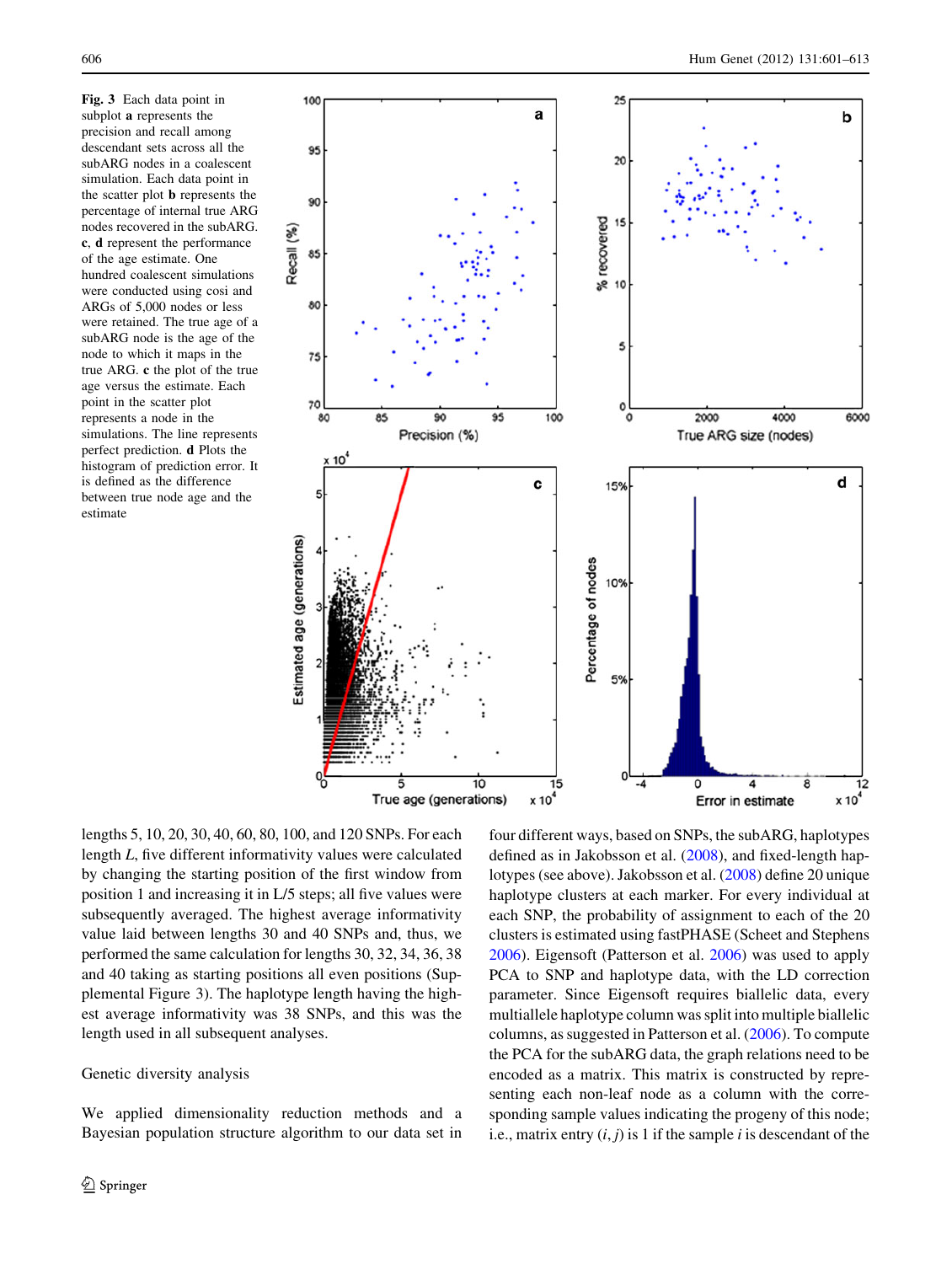node j; otherwise it is 0. The distance between pairs of individuals from different populations were averaged (allele and haplotype sharing percentages were used for allele and haplotype data, respectively) and represented with multidimensional scaling (MDS) using Matlab.

Bayesian clustering was performed using Structure (Falush et al. [2003](#page-11-0); Pritchard et al. [2000](#page-12-0)). A subset of uncorrelated tagging SNPs was selected using Haploview (Barrett et al. [2005\)](#page-11-0) for SNP-based analysis. For fixedlength haplotypes, we applied Bayesian clustering on five different data sets with varying starting positions. Jakobsson et al. [\(2008](#page-11-0)) defined haplotypes by a probabilistic cluster assignment across 20 clusters for each sample at every marker. The probability matrix was sampled to create 10 different data sets. The subARG-based matrix, as encoded for PCA, was also analyzed by this method. For each methodology and number of clusters, CLUMPP (Jakobsson and Rosenberg [2007](#page-11-0)) was used to reconcile multiple replicates in a manner similar to Wang et al. ([2007\)](#page-12-0) and the results were displayed using distruct (Rosenberg et al. [2002](#page-12-0)). All runs had a burn-in period of 50,000 iterations followed by 50,000 iterations of sampling; the admixture model (with  $K = 2$  to  $K = 4$ ) was used.

#### Correlations with geography and language

We adopted the language classification compiled by the Ethnologue (<http://www.ethnologue.org>) (Supplemental Table 4). Recently migrated (European Americans) or admixed (African Americans, Mexicans) populations were not considered. Furthermore, languages that do not share a relative do not contribute to the comparative analysis and, hence, were not considered (Basque, Chechen, Ati, Lao, Japanese). Linguistic distances were estimated according to the method defined by Excoffier et al. ([1991\)](#page-11-0). Populations belonging to different linguistic families are assigned a distance of 4. Within the same family, populations having distinct language stock or group were assigned distances 3 or 2, respectively. Different languages within the same group were assigned a distance of 1. Parayar and Cape Nadar both speak Tamil and were therefore assigned a distance of 0. In addition, pairwise great circle distance was computed between these populations using Cairo Egypt (30N, 31E) and Istanbul Turkey (41N, 28E) as waypoints to Asia and Europe, respectively.

## **Results**

We have analyzed a final data set consisting of the genotypes of 1,255 SNPs in five regions of the X chromosome in 1,318 (mostly male) samples belonging to 33 human populations; genotype data are available at ([https://researcher.ibm.com/researcher/view\\_project.php?](https://researcher.ibm.com/researcher/view_project.php?id=2303) [id=2303\)](https://researcher.ibm.com/researcher/view_project.php?id=2303) We have devised a new method to analyze SNP data based on reconstructing a subARG, which has been validated before applying it to the current data set.

### subARG validation

We validated the subARG construction method by means of coalescent simulations with a standard human demography (Schaffner et al. [2005](#page-12-0)). Figure [3a](#page-5-0) shows a scatter plot of the precision and recall achieved, in the descendant sets, for each simulation. Overall, across all of the ARGs, the descendant sets exhibited 92% precision and 81% recall. The average precision and recall values were virtually identical for both the nodes generated in recombination detection, and those subsequently computed in the subARG. On average, 17% of the non-leaf true ARG nodes were recovered in each subARG. In this regard, a true node in the subARG may not be called as such if a false positive node exists downstream of it. That is, the recall may be underestimated for deeper nodes, resulting in a globally conservative recall statistic.

Figure [3c](#page-5-0) and d depicts the performance of the age estimate; the relationship with allele frequency is shown in Supplemental Figure 1. The true age of a subARG node is the age of the node to which it maps in the true ARG. In general, the average estimate tends to be higher to compensate for the long tail of the age distribution. The actual age distribution of the nodes recovered from cosi simulations can be seen in Supplemental Figure 2.

#### Genetic diversity

The average distance between populations based on four types of analysis (subARG, SNPs, probabilistic haplotypes, fixed-length haplotypes) is represented by means of MDS in Fig. [4](#page-7-0). All four types of analysis gave similar results, with Sub-saharan African populations being clearly separated from the other populations. The remaining populations were sorted in a gradient from Europe through South Asia to East Asia. North African populations were consistently slightly closer to Sub-saharan Africans, whereas the Spanish Gypsies showed affinities with South Asians. The northeast Indian Adi clustered with East Asian populations, as did the isolated Philippine Negrito Ati. The third MDS dimension separated Indian populations from the remaining groups, although only in the subARG analysis.

When expanded to consider inter-individual distances and plotted by means of PCA (Fig. [5\)](#page-7-0), some small differences emerged among the four methods. A clearer pattern of population relationships was observed in the subARGbased plot, with a tighter clustering of Sub-saharan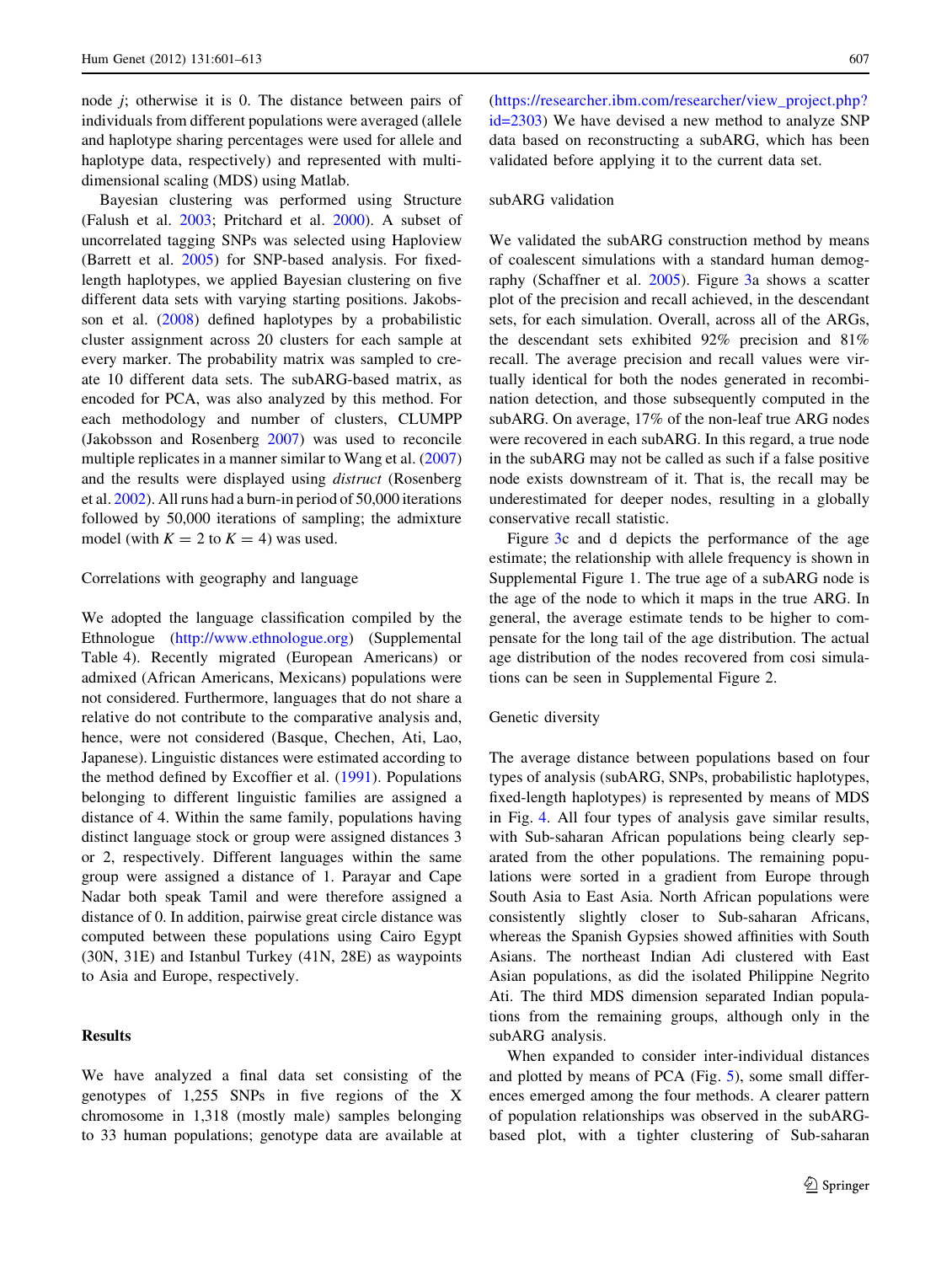<span id="page-7-0"></span>Fig. 4 MDS plots of pairwise population distances estimated from the a subARG, b allele sharing at SNPs, c probabilistic haplotypes (Jakobsson et al. [2008\)](#page-11-0), and d fixed-length haplotypes. Population abbreviations are provided in Supplemental Table 1



Fig. 5 Principal component analysis computed from a subARG, b SNPs, c haplotypes defined as in Jakobsson et al. ([2008](#page-11-0)), and d fixed-length haplotype-based matrices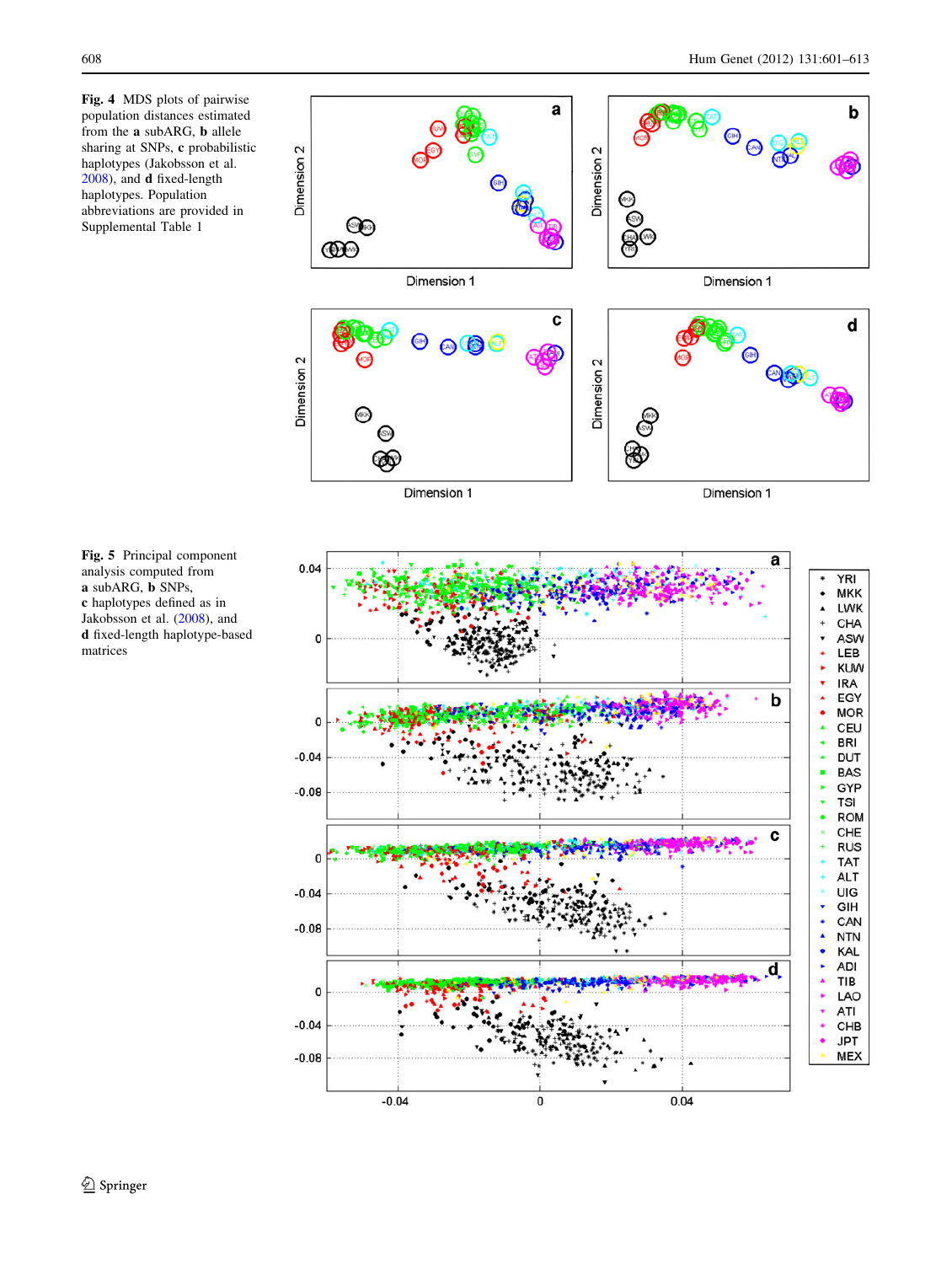individuals and a clearer boundary between Sub-saharan individuals and others. By contrast, the boundaries within Eurasia were clearer in the fixed-length haplotype plot. It is notable that PCA plots (particularly the subARG-based one) represent the pattern resembling the geographical map of the Old World, where African, European and East Asian populations find their place according to their actual geographic position (similar results were obtained (Novembre et al. [2008\)](#page-12-0) for the genetic variation within Europe).

The Bayesian clustering algorithm implemented in STRUCTURE produced similar results for the subARG, SNPs, and probabilistic haplotypes (Fig. 6). At  $K = 3$ , a fuzzy classification of individuals into Sub-saharan African, European, and East Asian components emerged; at  $K = 4$ , the European component appeared to be randomly split into two. However, for fixed-length haplotypes (Fig. 6), most individuals were largely assigned to a single component, and, at  $K = 4$ , the new component clearly mapped to South Asia. In Sub-saharan Africa, the European component appeared in some Maasai and African-American individuals; conversely, some Egyptians and Moroccans contained Sub-saharan African haplotypes. The South Asian component was quite apparent in Spanish Gypsies, and reached its highest frequencies in South Indians (Cape Nadar and Parayar); the European component was frequent in the northwest Indian Gujarati, while the East Asian component appeared in the northeast Indian Kalita.

The degree of concordance in the subARG population distances and SNP and haplotype-based measures was quantified using Mantel tests. The pairwise population distances in the subARG correlated with SNPs  $(r = 0.44)$ , haplotypes based on Jakobsson et al.'s definition ( $r = 0.40$ ), and haplotypes based on fixed window size  $(r = 0.25)$ , each with  $p < 10^{-6}$ . To estimate the apportionment of genetic diversity within and across continental groups and populations, an AMOVA was performed using Arlequin (Excoffier and Lischer [2010](#page-11-0)). The results indicate that 88–94% of the variance observed is found within populations. The highest discrimination between continental groups was reached with SNPs (9.4%), followed by the subARG (7.24%), probabilistic haplotypes (5.13%), and fixed-length haplotypes (4.62%). The correlation between genetic, linguistic, and geographic distances is shown in Table [1.](#page-9-0) The results indicated that geography has played a more important role than linguistics in shaping the genetic differentiation of the study populations (Belle and Barbujani [2007](#page-11-0)).

#### Discussion

Recombination, SNPs and haplotypes

The combination of SNPs into haplotypes adds a new dimension to studies of genetic diversity. Besides mutation,



Fig. 6 STRUCTURE plots based on the subARG, SNPs, probabilistic haplotypes (haplotypes P) defined as in Jakobsson et al. ([2008](#page-11-0)), and fixed-length haplotypes (haplotypes F). In each case, plots with  $K = 2$  through  $K = 4$ are shown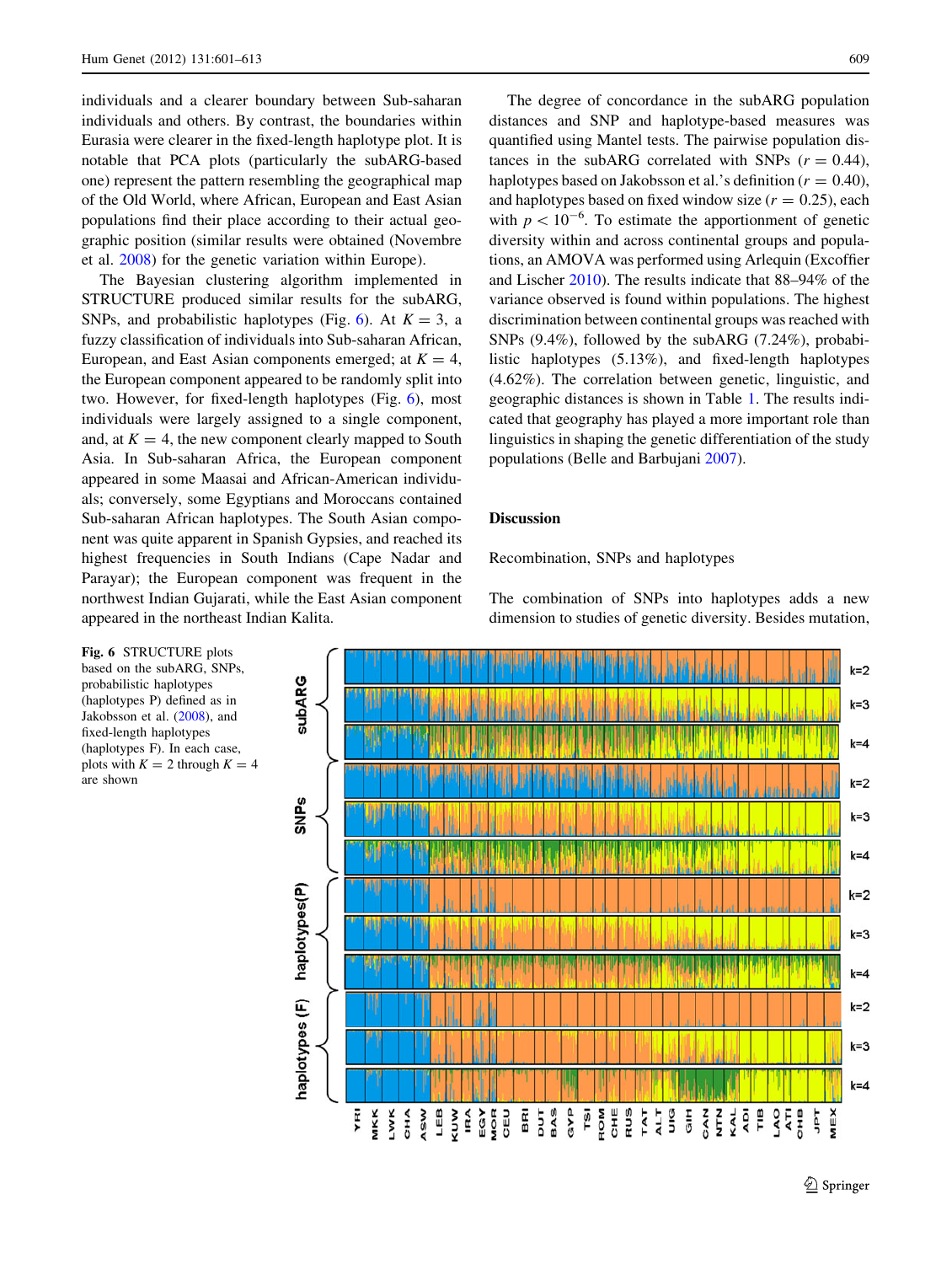| Genetic distance measure | Linguistic<br>correlation |              | Geographic<br>correlation |                  | Linguistic correlation<br>(after correction) |              | Geographic correlation<br>(after correction) |             |
|--------------------------|---------------------------|--------------|---------------------------|------------------|----------------------------------------------|--------------|----------------------------------------------|-------------|
|                          |                           | p            | r                         | $\boldsymbol{p}$ | r                                            | p            |                                              | p           |
| <b>SNPs</b>              | 0.32                      | $< 10^{-3}$  | 0.63                      | $< 10^{-3}$      | 0.24                                         | $< 10^{-3}$  | 0.60                                         | $< 10^{-3}$ |
| Probabilistic haplotypes | 0.32                      | $< 10^{-3}$  | 0.56                      | $< 10^{-3}$      | 0.23                                         | $< 10^{-3}$  | 0.54                                         | $< 10^{-3}$ |
| Fixed-length haplotypes  | 0.30                      | ${<}10^{-3}$ | 0.50                      | ${<}10^{-3}$     | 0.22                                         | ${<}10^{-3}$ | 0.46                                         | $< 10^{-3}$ |
| subARG                   | 0.26                      | 0.002        | 0.55                      | ${<}10^{-3}$     | 0.16                                         | 0.011        | 0.52                                         | $< 10^{-3}$ |

<span id="page-9-0"></span>Table 1 Correlation between genetic, linguistic and geographic population distances

recombination has to be reckoned with as a diversitygenerating process. For the first time, we have attempted to reconstruct the phylogenetic structure driven by recombination using the ARG. A complete reconstruction is demonstrably unfeasible, but we have shown that we can provide a subARG with great precision and recall. The subARG provides a new genetic analysis tool which, as we will discuss below, complements existing methods. It is easily scalable to much larger genomic regions than those we analyzed here, and, although it is not suitable for tag SNP-based whole genome arrays, it is perfectly applicable to whole genome resequencing data, where variation is presented regardless of the underlying LD structure, that is, independently of the past recombinational history.

We have explicitly incorporated recombination into our genetic analysis, and have performed a parallel study based on SNPs, the subARG, and haplotypes. The latter naturally combine the effects of mutation, recombination, and demography, but their definition is problematic. The diversity observed in a haplotype depends on the number of SNPs conjoined to form it. If the window size is too small, then the correlation between neighboring loci is lost, and the results revert to those of SNP-based methods; conversely, too large of a window makes each individual unique, and frequency- and sharing-based methods become meaningless. Jakobsson et al. [\(2008](#page-11-0)) provided a solution to this conundrum by probabilistically assigning each SNP in each individual to one of 20 haplotype clusters. In the present paper, we apply their method, but also suggest an alternative heuristic in which haplotype length is fixed but optimized for information content, by balancing haplotype numbers and frequencies.

These methods appear complementary to each other. While fixed-length haplotypes provided much clearer individual assignments in STRUCTURE and were the only method to yield a South Asian component, the subARG defined better the separation of Sub-saharan African individuals in the PCA. The latter result may be a consequence of the fact that fixed-length haplotypes had to be optimized for the global sample. Given the lower LD in Sub-saharan Africa, the fixed length that we used was probably too large for that continental region. Analyses that are biased by

frequency range will tend to work better with biallelic rather than with multiallelic markers, given than the former are less constrained in their frequencies that the latter. This may explain why SNPs showed larger fractions of the genetic diversity attributed to differences between continental groups.

## Old World genetic diversity

This study has been performed with a large number of populations from the Old World, and represents one of the largest surveys of human genetic variation. Although our data set overlap in geographic coverage with other sets such as HGDP, it contains particular features such as the representation of India as well as singular populations such as Gypsies and the Ati, among others.

When analyzing the apportionment of variation to populations and continents, the explicit analysis of recombination in the subARG or its implicit representation in the haplotypes showed that the amount of variation found within populations is larger than that found by SNPs, and, conversely, the variation explained by differences between continental groups is smaller. This result is expected if the recombination events captured are more recent than the mutational events creating the SNPs. Such a finding could be due to the palimpsestic nature of recombination and to the biases implicit in its detection. In general, the results given by recombination are expected to be related to more recent historical events (Melé et al.  $2010$ ); the combination of mutation and recombination that is provided by haplotypes may thus capture a wider timeframe of population history.

Independently of the framework used to analyze the data, the genetic structure of the populations correlated with geographic distance, while linguistic classification failed to account for genetic differentiation once the effect of geography was removed. Even though the recombination events detected tend to be recent, most of them may be ancient enough to go beyond the inception of the major linguistic branches, and, thus, may not adequately reflect fast linguistic changes.

Our results are consistent with the out of Africa hypothesis, as African populations are the most differentiated and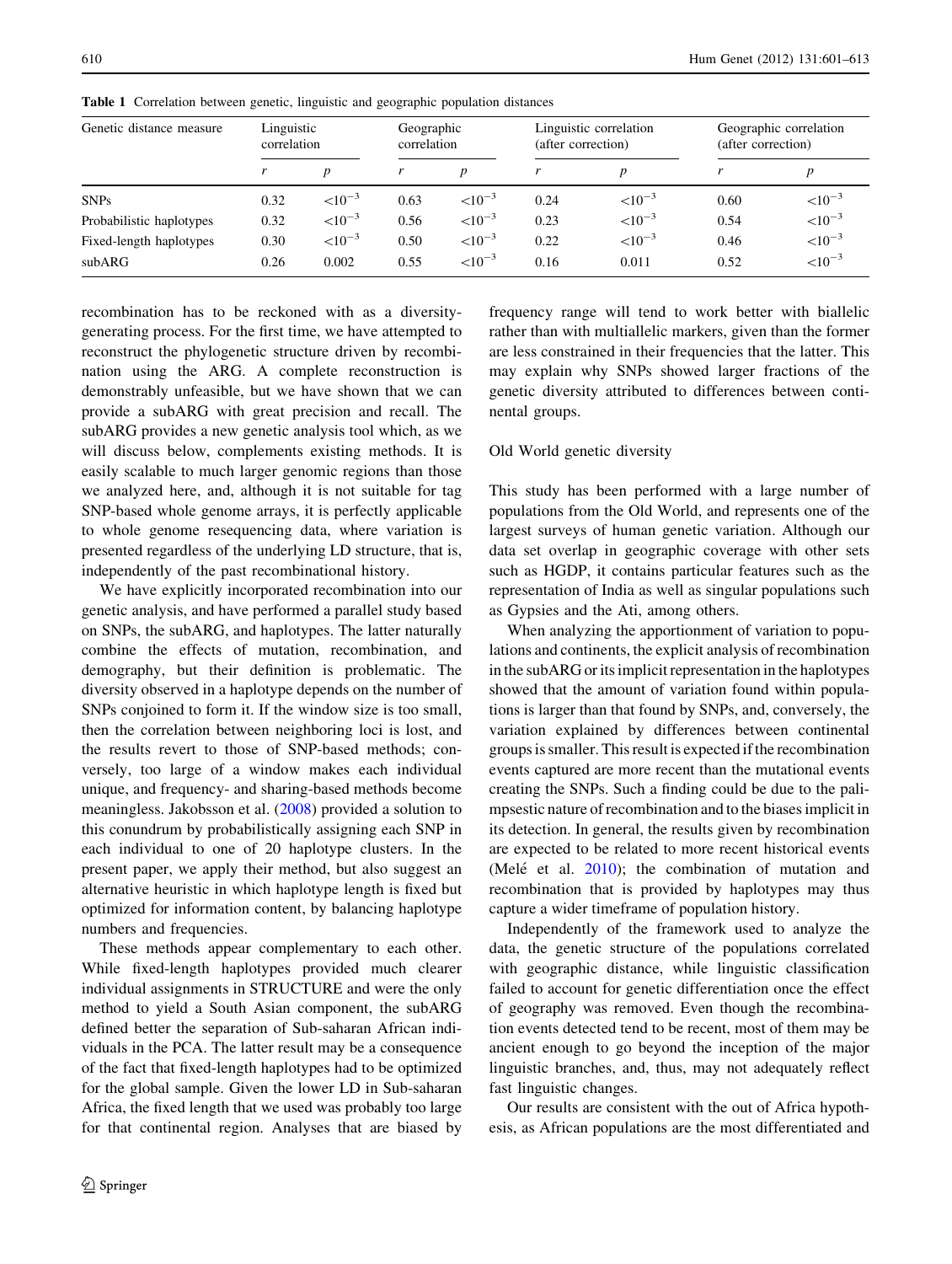<span id="page-10-0"></span>most internally diverse from compared to other populations in both analyses. Within Africa, both the Maasai and the African-Americans seem to have some West Eurasian or Middle Eastern component, as seen with all the types of analyses employed in this study. In genomewide studies, the Maasai exhibit an East-African specific component (Tishkoff et al. [2009;](#page-12-0) Henn et al. [2011\)](#page-11-0). In African-Americans, this finding could be explained by their known recent admixture, which may be slightly underestimated by the X chromosome. A male-mediated European admixture would result in a 1:2 ratio of European to African X chromosomes being transmitted. The West Eurasian component in the Maasai can be explained by them being the descendants of populations ancestral to non-Africans and/or gene flow from non-Africans into Africa. In addition, some Middle Eastern and North African populations, such as the Moroccan, Egyptian, and Kuwaiti populations, show discernable traces of African admixture in the STRUCTURE plots, with all methods of analysis employed (subARG/SNPs/haplotypes).

In Europe, the most outstanding result is the clear demonstration of the Indian origin and West Eurasian admixture of Gypsies, which had been shown before using unilinearly transmitted markers [(Mendizabal et al. [2011\)](#page-12-0) and references therein]. This could most clearly be seen with the STRUCTURE plots of fixed-length haplotypes. In the Central Asian continuum of genetic variation, the Tatars showed the smallest East Asian contribution, which was higher in the more easterly located Uighur and Altaians.

In the Bayesian clustering analysis, a component that mostly occurred in Indian populations was revealed only when optimal fixed-length haplotypes were used. Our data set contained two populations from southern India, where this component reached its highest frequencies. Thus, it is possible that this component captures a predominantly south Indian dimension of genetic variation. These high frequencies would explain why this component appears somewhat diluted in the northwest Indian, Indo-European speaking Gujarati, as well as in the northeastern Indian Kalita, which shows West and East Eurasian genetic contributions, respectively. The fact that the Indian component appears in the Lao of SE Asia and in the Ati Negritos of the Philippines may imply that this component may have captured some of the contribution of the southern route out of Africa. Nevertheless, the Ati were clearly linked to East Asian populations, as was shown with unilinear markers (Delfin et al. [2011;](#page-11-0) Gunnarsdottir et al. [2011\)](#page-11-0). This lack of distinctiveness has strong implications for the peopling of Asia. Traditionally (Cavalli-Sforza et al. [1994\)](#page-11-0), Negritos (together with Melanesians and Australian Aborigines) were regarded as populations directly descending from a first wave of anatomically modern humans that emigrated out of Africa, while other Asians were thought to derive from a more recent migration. Our results support a single migration wave out of Africa into Asia, and a maturation phase in South Asia (Dennell and Roebroeks [2005](#page-11-0); Macaulay et al. [2005](#page-11-0)) prior to expansion into regions to the east.

The admixed nature of the Mexican population was also revealed. The lack of Native American reference samples could explain why the majority component was East Asian; sex-biased gene flow may have led to an overestimate of this component. The diversity in individual histories, with varying degrees of Native American versus European ancestry, is apparent in both the Bayesian cluster results (which also reveal, in some individuals, an African contribution) and the wide area occupied by Mexicans in the PCA graph (Fig. [5](#page-7-0)).

This study has demonstrated that a combination of methods, including a recombination-based approach, allow the extraction of a large amount of genetic information from genomic data. Having analyzed only 0.075% of the genome, we have been able to recover many of the patterns seen with much larger data sets using different sets of unilineal and autosomal markers.

Acknowledgments This research is part of the Genographic Project, funded by National Geographic and IBM. Additional funding was provided by the Spanish Ministry of Science and Innovation projects BFU2007-63657, BFU2007-63171, and BFU2010-19443; MM was supported by grant AP2006-03268, Generalitat de Catalunya; OB was supported by Russian Foundation for Basic Research (grants 10-06-00451, 10-04-01603) and by the Presidium RAS Programme "Molecular and Cell Biology". We are grateful to Mònica Vallés, UPF, for excellent technical support. Genotyping and bioinformatic services were provided respectively by CEGEN (Centro Nacional de Genotipado) and INB (National Bioinformatics Insitute), Spain. HapMap phase III population samples were obtained from the Coriell Cell Repository.

#### Appendix

The Genographic Consortium includes: Syama Adhikarla (Madurai Kamaraj University, Madurai, Tamil Nadu, India), Christina J. Adler (University of Adelaide, South Australia, Australia), Danielle A. Badro (Lebanese American University, Chouran, Beirut, Lebanon), Andrew C. Clarke (University of Otago, Dunedin, New Zealand), Alan Cooper (University of Adelaide, South Australia, Australia), Clio S. I. Der Sarkissian (University of Adelaide, South Australia, Australia), Matthew C. Dulik (University of Pennsylvania, Philadelphia, Pennsylvania, USA), Christoff J. Erasmus (National Health Laboratory Service, Johannesburg, South Africa), Jill B. Gaieski (University of Pennsylvania, Philadelphia, Pennsylvania, USA), Wolfgang Haak (University of Adelaide, South Australia, Australia), Angela Hobbs (National Health Laboratory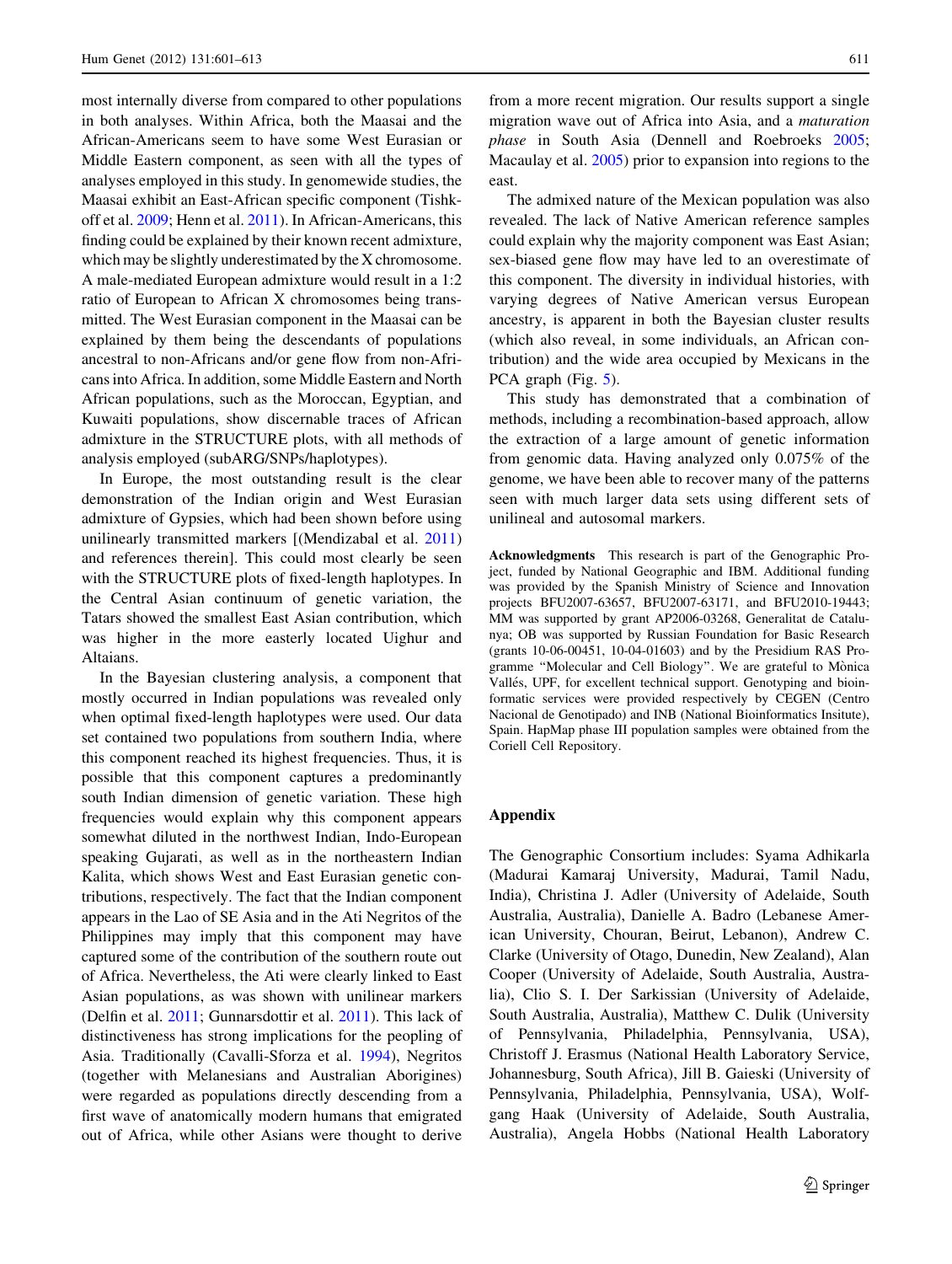<span id="page-11-0"></span>Service, Johannesburg, South Africa), Matthew E. Kaplan (University of Arizona, Tucson, Arizona, USA), Shilin Li (Fudan University, Shanghai, China), Begoña Martínez-Cruz (Universitat Pompeu Fabra, Barcelona, Spain), Elizabeth A. Matisoo-Smith (University of Otago, Dunedin, New Zealand), Nirav C. Merchant (University of Arizona, Tucson, Arizona, USA), R. John Mitchell (La Trobe University, Melbourne, Victoria, Australia), Amanda C. Owings (University of Pennsylvania, Philadelphia, Pennsylvania, USA), Daniel E. Platt (IBM, Yorktown Heights, NY, USA), Lluis Quintana-Murci (Institut Pasteur, Paris, France), Colin Renfrew (University of Cambridge, Cambridge, UK), Daniela R. Lacerda (Universidade Federal de Minas Gerais, Belo Horizonte, Minas Gerais, Brazil), Ajay K. Royyuru (IBM, Yorktown Heights, NY, USA), Fabrício R. Santos (Universidade Federal de Minas Gerais, Belo Horizonte, Minas Gerais, Brazil), Theodore G. Schurr (University of Pennsylvania, Philadelphia, Pennsylvania, USA), Himla Soodyall (National Health Laboratory Service, Johannesburg, South Africa), David F. Soria Hernanz (National Geographic Society, Washington, DC, USA), Pandikumar Swamikrishnan (IBM, Somers, NY, USA), Chris Tyler-Smith (The Wellcome Trust Sanger Institute, Hinxton, UK), Kavitha Valampuri John (Madurai Kamaraj University, Madurai, Tamil Nadu, India), Arun Varatharajan Santhakumari (Madurai Kamaraj University, Madurai, Tamil Nadu, India), Pedro Paulo Vieira (Universidade Federal do Rio de Janeiro, Rio de Janeiro, Brazil), R. Spencer Wells (National Geographic Society, Washington, DC, USA), Janet S. Ziegle (Applied Biosystems, Foster City, CA, USA).

#### References

- Baird SJ (2006) Phylogenetics: Fisher's markers of admixture. Heredity 97(2):81–83
- Barrett JC, Fry B, Maller J, Daly MJ (2005) Haploview: analysis and visualization of LD and haplotype maps. Bioinformatics 21(2):263–265
- Belle EM, Barbujani G (2007) Worldwide analysis of multiple microsatellites: language diversity has a detectable influence on DNA diversity. Am J Phys Anthropol 133(4):1137–1146
- Cavalli-Sforza LL, Menozzi P, Piazza A (1994) History and geography of human genes. Princeton University Press, Princeton
- Conrad DF, Jakobsson M, Coop G, Wen X, Wall JD, Rosenberg NA, Pritchard JK (2006) A worldwide survey of haplotype variation and linkage disequilibrium in the human genome. Nat Genet 38(11):1251–1260
- Delfin F, Salvador JM, Calacal GC, Perdigon HB, Tabbada KA, Villamor LP, Halos SC, Gunnarsdottir E, Myles S, Hughes DA, Xu S, Jin L, Lao O, Kayser M, Hurles ME, Stoneking M, De Ungria MC (2011) The Y-chromosome landscape of the Philippines: extensive heterogeneity and varying genetic affinities of Negrito and non-Negrito groups. Eur J Hum Genet 19(2):224–230
- Dennell R, Roebroeks W (2005) An Asian perspective on early human dispersal from Africa. Nature 438(7071):1099–1104
- Durbin RM, Abecasis GR, Altshuler DL, Auton A, Brooks LD, Durbin RM, Gibbs RA, Hurles ME, McVean GA (2010) A map of human genome variation from population-scale sequencing. Nature 467(7319):1061–1073
- Excoffier L, Lischer HEL (2010) Arlequin suite ver 3.5: a new series of programs to perform population genetics analyses under Linux and Windows. Mol Ecol Resour 10:564–567
- Excoffier L, Harding RM, Sokal RR, Pellegrini B, Sanchez-Mazas A (1991) Spatial differentiation of RH and GM haplotype frequencies in Sub-Saharan Africa and its relation to linguistic affinities. Hum Biol 63(3):273–307
- Falush D, Stephens M, Pritchard JK (2003) Inference of population structure using multilocus genotype data: linked loci and correlated allele frequencies. Genetics 164(4):1567–1587
- Fisher RA (1954) A fuller theory of "Junctions" in inbreeding. Heredity 8:187–197
- Gunnarsdottir ED, Li M, Bauchet M, Finstermeier K, Stoneking M (2011) High-throughput sequencing of complete human mtDNA genomes from the Philippines. Genome Res 21(1):1–11
- Hammer MF, Woerner AE, Mendez FL, Watkins JC, Cox MP, Wall JD (2010) The ratio of human X chromosome to autosome diversity is positively correlated with genetic distance from genes. Nat Genet 42(10):830–831
- Henn BM, Gignoux CR, Jobin M, Granka JM, Macpherson JM, Kidd JM, Rodríguez-Botigué L, Ramachandran S, Hon L, Brisbin A, Lin AA, Underhill PA, Comas D, Kidd KK, Norman PJ, Parham P, Bustamante CD, Mountain JL, Feldman MW (2011) Huntergatherer genomic diversity suggests a southern African origin for modern humans. Proc Natl Acad Sci USA 108(13):5154–5162
- Jakobsson M, Rosenberg NA (2007) CLUMPP: a cluster matching and permutation program for dealing with label switching and multimodality in analysis of population structure. Bioinformatics 23(14):1801–1806
- Jakobsson M, Scholz SW, Scheet P, Gibbs JR, VanLiere JM, Fung HC, Szpiech ZA, Degnan JH, Wang K, Guerreiro R, Bras JM, Schymick JC, Hernandez DG, Traynor BJ, Simon-Sanchez J, Matarin M, Britton A, van de Leemput J, Rafferty I, Bucan M, Cann HM, Hardy JA, Rosenberg NA, Singleton AB (2008) Genotype, haplotype and copy-number variation in worldwide human populations. Nature 451(7181):998–1003
- Javed A, Pybus M, Mele M, Utro F, Bertranpetit J, Calafell F, Parida L (2011) IRiS: construction of ARG networks at genomic scales. Bioinformatics 27(17):2448–2450
- Kimura M, Ohta T (1969) The average number of generations until fixation of a mutant gene in a finite population. Genetics 61(3):763–771
- Kong A, Thorleifsson G, Gudbjartsson DF, Masson G, Sigurdsson A, Jonasdottir A, Walters GB, Jonasdottir A, Gylfason A, Kristinsson KT, Gudjonsson SA, Frigge ML, Helgason A, Thorsteinsdottir U, Stefansson K (2010) Fine-scale recombination rate differences between sexes, populations and individuals. Nature 467(7319):1099–1103
- Macaulay V, Hill C, Achilli A, Rengo C, Clarke D, Meehan W, Blackburn J, Semino O, Scozzari R, Cruciani F, Taha A, Shaari NK, Raja JM, Ismail P, Zainuddin Z, Goodwin W, Bulbeck D, Bandelt HJ, Oppenheimer S, Torroni A, Richards M (2005) Single, rapid coastal settlement of Asia revealed by analysis of complete mitochondrial genomes. Science 308(5724):1034– 1036
- Mateu E, Calafell F, Lao O, Bonne-Tamir B, Kidd JR, Pakstis A, Kidd KK, Bertranpetit J (2001) Worldwide genetic analysis of the CFTR region. Am J Hum Genet 68(1):103–117
- Mateu E, Perez-Lezaun A, Martinez-Arias R, Andres A, Valles M, Bertranpetit J, Calafell F (2002) PKLR- GBA region shows